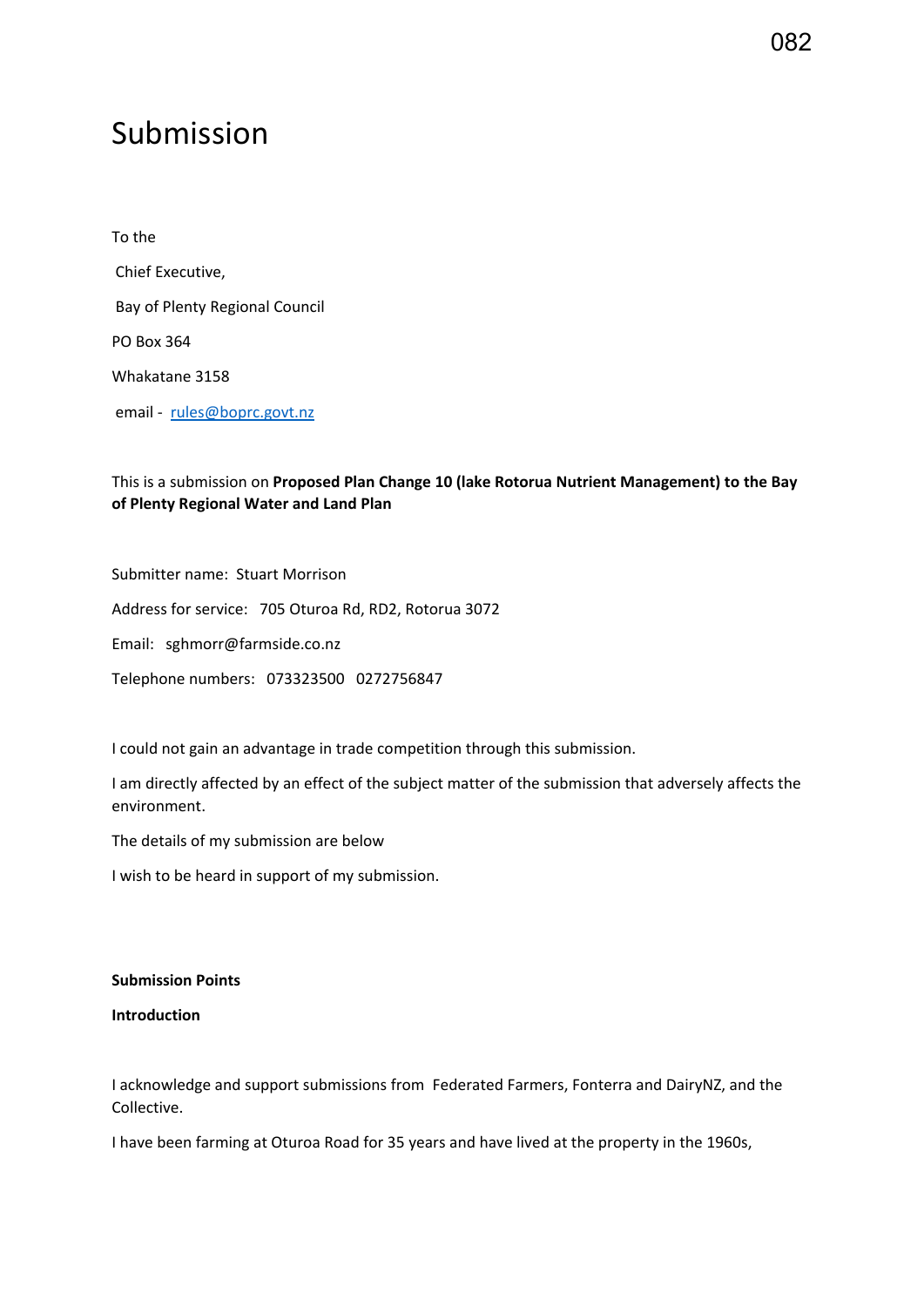We have farmed a number of stock classes over the years and are now a dairy and dairy support farm. A quarter of the farm area is in native bush (much of which was voluntarily conserved) and other trees – most of which is now classed as a "Significant Natural Area".

We have farmed and continue to farm conservatively, with an awareness of our environmental impact. We are currently 10% below our nitrogen benchmark and are continuing to put in place phosphorous mitigation structures and measures.

I have been involved in the policy journey for some years including being part of the Land Use Futures Board and the Stakeholder Advisory Group.

## **Areas of Support**

I support the commitment to the health of the lake and to meeting my part of the 2022 MRT.

I support Council's frequently expressed intent to avoid input based management in favour of a focus on outputs to measure progress.

I strongly support the commitment to ongoing reviews and adaptive management.

## **Areas of Concern**

The PC10 framework fails to take account of a changed context, particularly in recent years. Major and important changes include: The lake is meeting its TLI target, the science understanding has shifted significantly and the statutory framework has changed. PC10carries forward a Rules and Incentives package focus on land use change as a primary driver for improving the lake. This needs review. In is now clear from personal comment from engaged scientists that knowing what we know now that we would not end up with the framework of rules we have.

I acknowledge that PC10 gives effect to the RPS target of 435t N load and acknowledge the commitment to review. I accept that any change to the RPS is a separate process. However I submit that the relevance of that target with respect to its influence on the form of the rules should be up for discussion.

The claim made in first sentence p2 PC10 introduction that '435 tonnes …is based on the best science available' is out of date. It is not supported by recent changes in the lake and in the science understanding that could better inform lake management. Relief sought- update the claim.

Accounting for Overseer changes through the reference file method undermines its value. There are challenges in recalibrating version changes but the method proposed introduces distortions that devalue its ongoing use. Relief sought –improve, giving priority to retaining integrity of use through changes over administrative efficiency.

I strongly oppose the use of Nitrogen Management Plans as a compliance tool in the way being currently implemented. Targeting compliance to inputs is against all discussions and agreements made at stakeholder meetings. Plans by their nature are living documents in farming or any other constantly changing business operating environment. Such plans are necessary and useful as tools for charting alternative courses of action but there use should be as supporting evidence of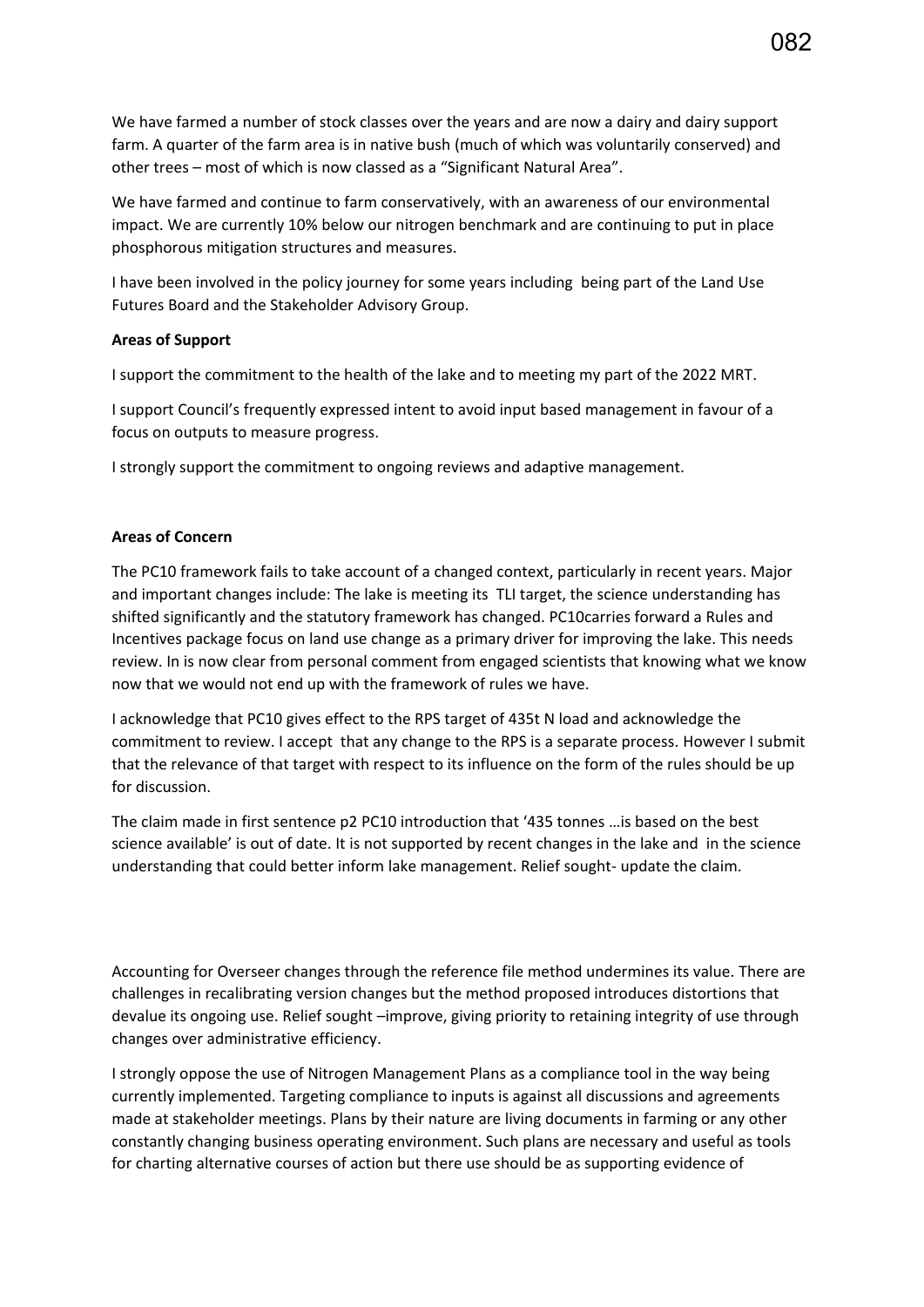intentions for continuing to meet and farm within the set environmental constraints. Outputs, that is nutrient discharges such as determined by Overseer, should be the measure assessed to check compliance of limits set. We and others have challenged the use of Overseer for regulatory purposes over a long period. However I submit that it is more important for good outcomes in progressive environmental management to address or mitigate Overseer deficiencies than to default to use of input data control to apparently increase the chances of enforcing compliance. Further, the requirement to specify actions out to2032 is completely unrealistic for other than permanent land use change to forestry.

Relief sought – change the relevant policies and rules including LR P8, LR P11, LR R9 and Schedule 6

Many properties below 40 ha were not benchmarked. The proposal to allocate sector averages to these is inequitable. Relief sought – these properties are benchmarked under PC10.

The N target is a tough one. I acknowledge the attempt to apportion public and private costs in the sharing of the reduction with such as the incentive funds commitment of 100t. But, I believe the incentive fund will struggle to reach its target, and the portion allocated to the pastoral sector falls outside the qualifying RPS requirement of being "reasonable, practical and affordable". Further, there is an element of maintaining this tough stance to make farming so difficult as to force uptake of N purchase by the incentive fund. This stance is unacceptable, unreasonably harsh and unnecessary; and likely to fail because of the general disbelief that Council is going about this the right way.

Economic analysis submitted by DairyNZ shows that for separate actual dairy farms - as each of the proposed reduction targets are reached in the proposed timeframes, the rate of profit loss increases rapidly. With severe effects on profitability incurred in the final tranche to 2032 and beyond.

I oppose controlled activity status at least until 2022 and seek relief to that effect.

 The most important part of PC10 for me is the commitment for reviews. The best current science advice is that sustainable loads of N and P are uncertain and need revision. This is especially important given the financial cost and uncertainty to mitigate N as the primary means to achieving the lake TLI target. The review provisions are not sufficiently explicit. Relief sought – State in LR M2 what will be reviewed.